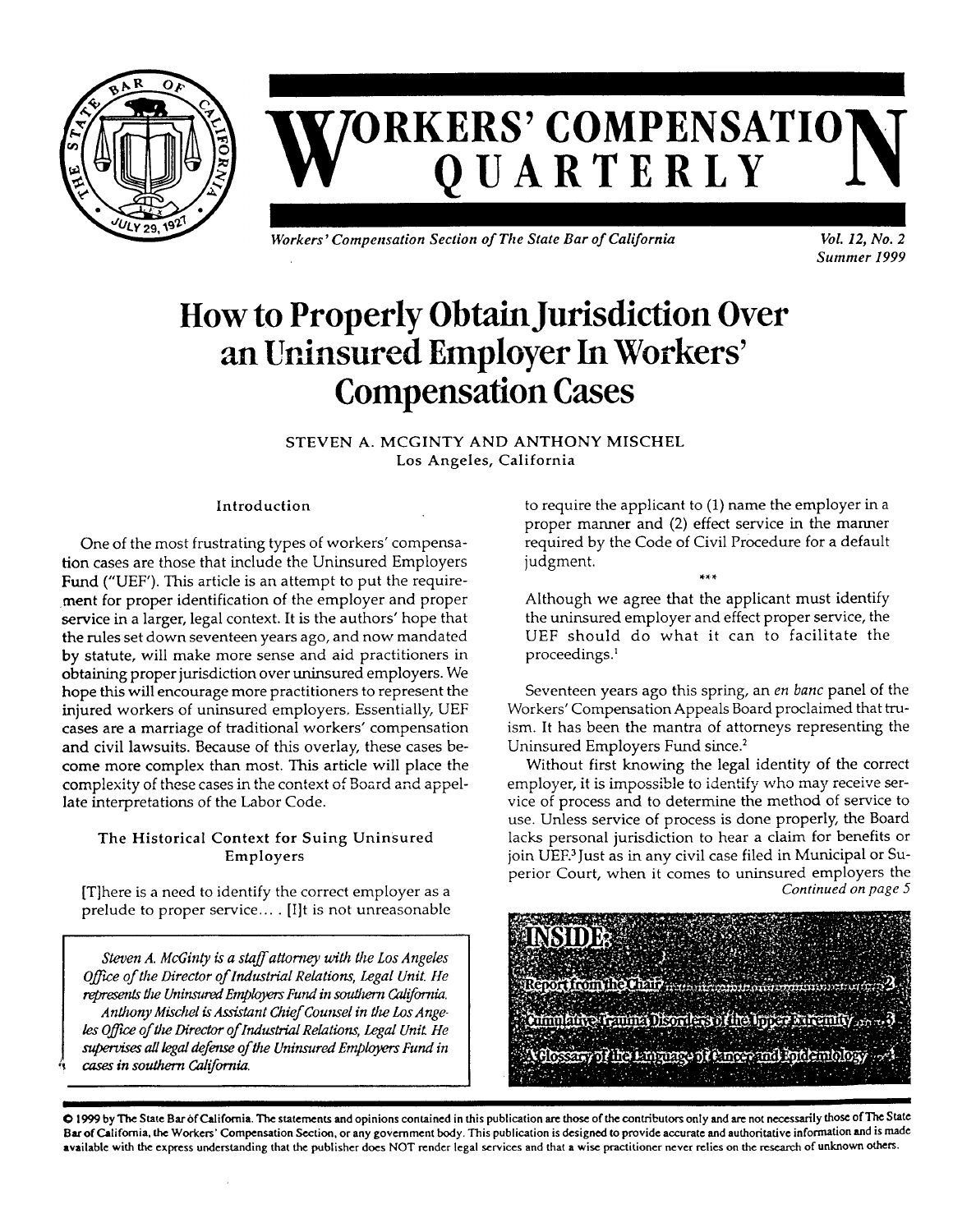## **Howto ProperlyObtainJurisdiction Over anUninsured Employer in "Workers' Compensation Cases**

*Continuedfrom page I*

Board must have personal jurisdiction over the employer in order to issue a judgment that is binding.

Prior to March 4, 1972, an injured employee of an uninsured employer had only one remedy: an action at law for damages.[4](#page-3-3) As in any civil case, the Municipal or Superior Court acquires personal jurisdiction over the defendant uninsured employer when the employer makes a general appearance or is served with a summons and complaint after being properly identified.[5](#page-3-4) For those familiar with civil practice, these requirements must be strictly adhered to if the defendant fails to respond (i.e., defaults). The liberal amendment and discovery rules make identifying employers far easier in cases where the defendant answers or generally appears.

One of the hallmarks of workers' compensation statutes throughout the country has been the delivery of lower ben-efits more quickly in a no-fault system.<sup>[6](#page-3-5)</sup>The California Legislature, however, determined that this trade-off was not sufficient when an employer was illegally uninsured.<sup>[7](#page-3-6)</sup> Instead, the Legislature gave the injured worker the advantages of a no-fault system with the availability of higher tort damages.<sup>8</sup> There was, however, another far less favorable trade-off the Legislature created under this system. Workers injured by illegally operating employers might get bigger judgments, but they did not necessarily collect any money. In short, injured workers of uninsured employers were in as precarious a situation as any tort victim of an uninsured defendant: namely, winning is easier than collecting. In this context, the creation of the Uninsured Employers Fund was an attempt to make the injured worker better able to collect the benefits due.

With the advent of the Uninsured Employers Fund, the injured employee was, in most instances, given an additional remedy: file an Application with the Board for compensation.<sup>9</sup> The addition of the Board as an alternate forum in cases where the defendant employer was uninsured, however, did not mean a concomitant lessening of, or alteration to, traditional civil court jurisdictional requirements. The uninsured employer continued to remain directly liable as it was in the civil arena. The Legislature transplanted the right to file a civil suit (with a resulting diminution of damages) against the uninsured employer into the theoretically faster WCAB procedures.<sup>[10](#page-4-0)</sup> While the Uninsured Employers Fund was established to quickly pay injured workers, the compensation awarded to them from uninsured employers that went unpaid, its liability was made derivative of the uninsured femployers.["](#page-4-1) 

In essence, UEF was created to pay injured workers quickly and later collect the Applicant's judgment from the illegally uninsured employer defendant. The Applicant would not have to wait for the UEF to collect the award from the employer before receiving payment; the state took over that responsibility. The system was designed in theory to be virtually self-supporting.[12](#page-4-8) 

Although the Applicant no longer had to collect the judgment, the Legislature did not relieve her of the responsibility of ensuring that the Board had jurisdiction over the employer since the employer continued to be personally liable. Additionally, the acquisition of jurisdiction was necessary because UEF was also charged with the function of obtaining restitution of any public money expended and was given extraordinary enforcement powers.<sup>13</sup>

#### The Uninsured Employers Fund's Dual Obligation to Protect Injured Workers and the State Treasury

The UEF has dual obligations under the Labor Code: to pay injured workers as if they were employed by insured employers and to collect its expenditures from the illegally operating employers. Labor Code Section 3715 places an

*The UEFhas dual obligations underthe Labor Code: topay injuredworkers asif theywere employedby insuredemployers and to collect its expendituresfrom the illegally operating employers.* 

obligation on the UEF to ensure that injured workers are compensated for their injuries. This is the responsibility that most concerns applicants and their attorney. At the same time, the Legislature has insisted that payments made by the UEF be recoverable from the uninsured employer whether by entry of judgment or by imposition of property liens.[14](#page-4-3) This means the UEF, as a matter of law, must ensure both that the applicant's right to benefits is vindicated and that the employer's due process rights are protected.<sup>[15](#page-4-4)</sup> In that way, the UEF can collect as much as possible from illegally operating employers.[16](#page-4-5) 

UEF's collection activities serve as a deterrent to illegally uninsured employers believing that they can escape liability for their wrongdoing. Operating without insurance is an unfair business practice,<sup>[17](#page-4-6)</sup> subjecting the employer to multiple penalties by the Department of Industrial Relations.[18](#page-4-7) In the Department's experience, aggressive collection efforts against illegally operating employers is one piece of the enforcement system to stop employers operating without insurance. By making sure illegally operating employers know they will end up paying for the injuries to their employees, the Department seeks to remove the economic incentive to go without insurance. This, in turn, means that injured workers receive benefits more quickly and effectively and that businesses compete on a "level playing field."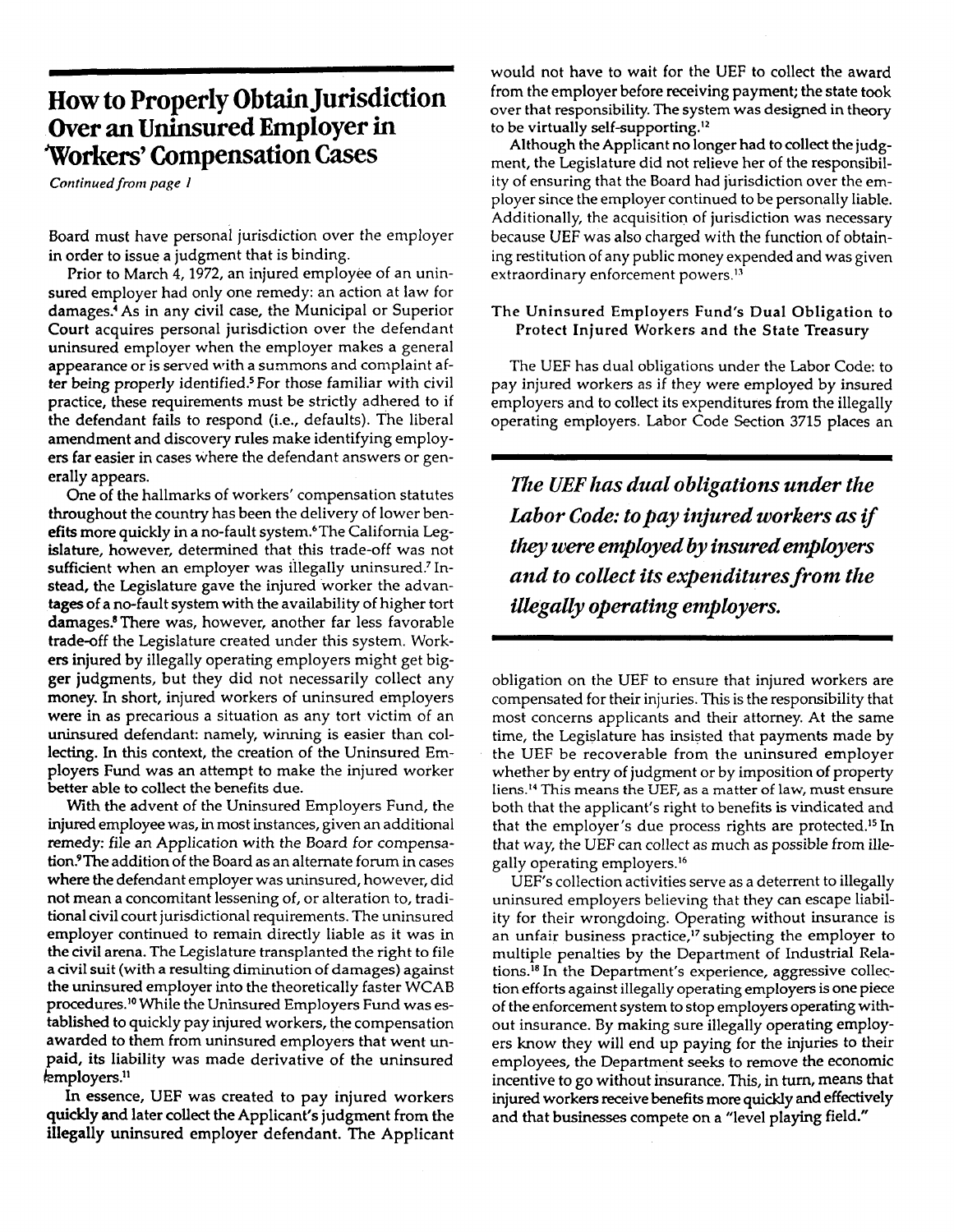#### Preserving the Uninsured Employers Fund's Collection Rights: *Yant v. Snyder and Dickenson* and Labor Code § 3716(d)

To preserve UEF's collection rights, the Board in *Yant* ruled that uninsured employers must either generally appear or receive the Application for Adjudication of Claim through service in conformity with the Code of Civil Procedure.<sup>19</sup> Since money paid by the UEF became a judgment against the uninsured employer, compliance with the due process notice requirements in the Code of Civil Procedure was necessary. The *Yant* Board declared due process was satisfied with the service of the Application.

While *Yant* required service of the Application, no document was required to ensure the uninsured employer understood the gravity of the matter pending against her. In 1990, the Legislature turned its attention to that problem left open in *Yant.* As part of the movement to "clean up" the major overhaul from the year before, the Legislature added Labor Code § 3716(d). Section 3716(d) precludes joinder and payment by the UEF until proper service on the employer of the Application and Special Notice of Lawsuit (to be developed by the Board). The Legislature placed upon the applicant the responsibility for identifying "a legal person or entity as the employer named in the special notice of lawsuit."[20](#page-4-10) The Special Notice of Lawsuit ("SNOL") was required because

Due process required that uninsured employers be given adequate notice and warning of the pendency of workers' compensation actions against them and of the possible consequences of these actions. The Legislature has determined that the service of the special notice of lawsuit shall give adequate notice and warning.<sup>21</sup>

One of those "possible consequences" was the ability of UEF to use summary collection proceedings against uninsured employers once personal jurisdiction had been established over the employers through proper service of process.[22](#page-4-12) The SNOL was developed to contain specific warn-ing of that eventuality.<sup>[23](#page-4-13)</sup> Thus, just as in a civil court case, the Board acquired personal jurisdiction over the defendant uninsured employer when the employer was served with process or made a general appearance. This system of having to comply with the requirements of both civil procedure and workers' compensation is what makes UEF cases different.

What follows is a description of the technical rules governing proper service and personal jurisdiction. These rules are not unique to UEF cases nor were they created by UEF. What follows essentially is the "black letter" civil procedure mandated by the Board and the Legislature.

### What Constitutes a General Appearance

An uninsured employer makes a general appearance by filing an answer, filing a request to transfer venue, giving written notice of appearance, or serving a discovery demand.[2](#page-4-14)<sup>4</sup> Indeed, any attempt to defend the claim on the merits will be construed as a general appearance.<sup>[25](#page-4-19)</sup> If the employer has not made a general appearance, service of an application and a special notice of lawsuit is required.<sup>26</sup>

## Process in an Uninsured Employer Claim Before the Board

While the Board does not use the terms "summons" and "complaint" to describe its process, it has their equivalents. In a claim involving an uninsured employer, the summons is a Special Notice of Lawsuit.<sup>[27](#page-4-21)</sup> and the complaint is an Application For Adjudication of Claim.<sup>[28](#page-4-22)</sup> Just as in a civil court arena, practitioners must follow certain formalities and use a designated form of "summons" with specified contents when preparing to serve process:

*While theBoard does not use the terms "summons"and "complaint" to describe itsprocess, it hastheir equivalents. In a claim involving an uninsuredemployer, the summons is a Special Notice of Lawsuit.* 

The special notice of lawsuit shall be in a form to be prescribed by the appeals board, and it shall contain at least the information and warnings required by the Code of Civil Procedure to be contained in the summons issued in a civil action....The applicant shall identify a legal person or entity as the employer named in the Special Notice of Lawsuit<sup>29</sup>

Because the Special Notice of Lawsuit is the summons, the name or names of the legal person or entity identified as the employer in the Special Notice of Lawsuit must match *exactly* the name or names of the employer that appear on the application.<sup>[30](#page-4-16)</sup> The application, the Special Notice of Lawsuit and any proof of service filed to justify UEF's joinder all must contain the same employer's name.<sup>[31](#page-4-17)</sup> That is, if there are several employers who were uninsured, there need to be several Special Notices, and several proofs of service.<sup>[32](#page-4-18)</sup> If the parties discover the employer was originally misnamed and the name is corrected, the employer needs to be served with an application naming the employer correctly.

#### The Prelude to Proper Service: Identification of Employer

It follows from the above discussion that practitioners must treat a claim against an uninsured employer as if they\* were prosecuting a case in civil court to a default judgment. This is consistent with the historical origins of UEF, which are rooted not in workers' compensation but in civil law.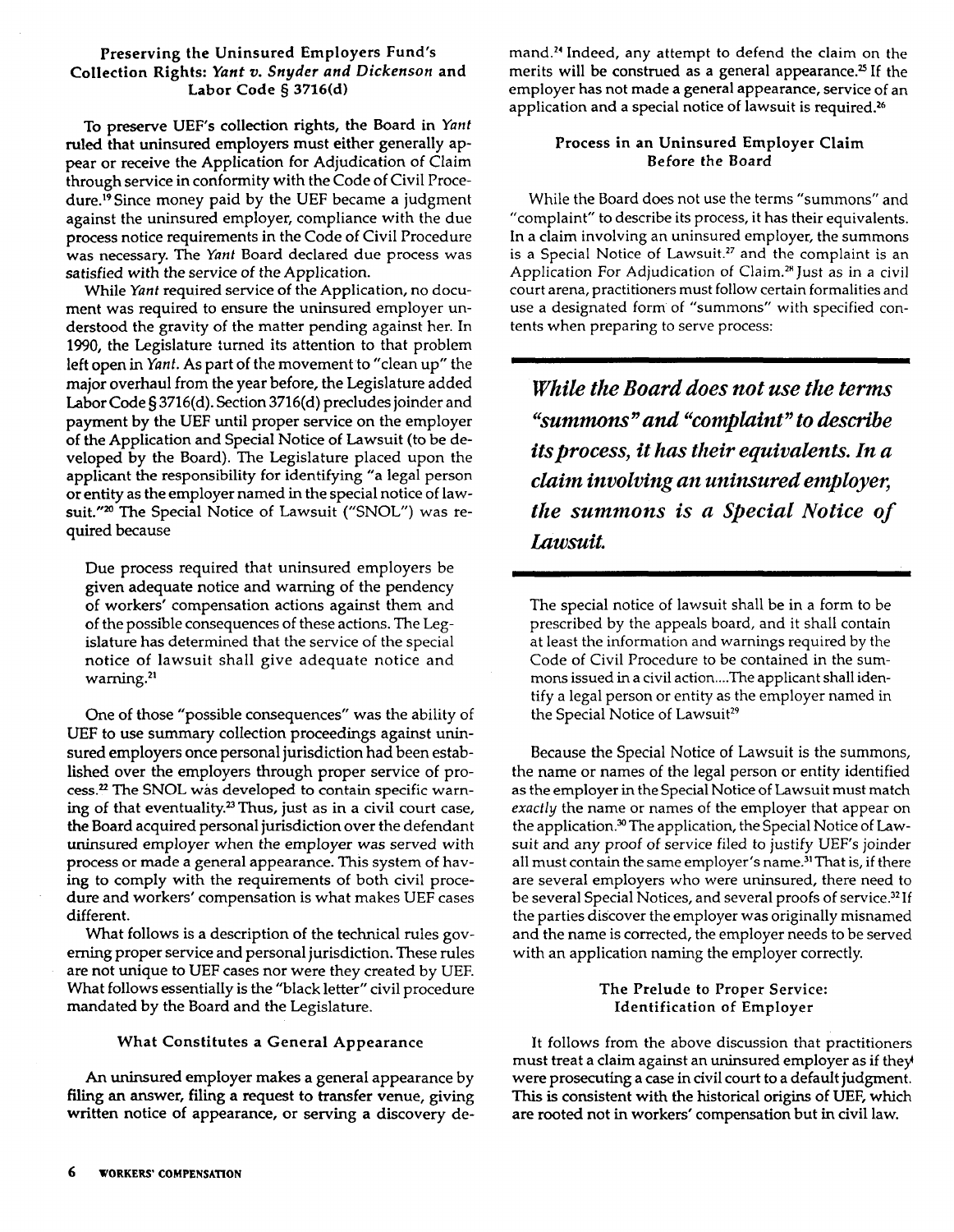Because there is no insurance carrier to step into the shoes of the employer, it is critical to correctly identify the legal status of the employer and provide its proper name. Generally, the Code of Civil Procedure sets forth the types of legal entities that can be served as follows<sup>[33](#page-4-23)</sup>: an individual, $\frac{3}{4}$  a corporation, $35$  a defunct corporation, $36$  a joint stock company or association,<sup>[37](#page-4-27)</sup> and an unincorporated association or partnership.[38](#page-4-28) In addition, those code sections identify the individuals who may receive service on behalf of the legal entity.[39](#page-4-29) 

Employers, however, often do business under a fictitious business or trade name. It is imperative that the true name of the legal entity appear on the SNOL and application or else service will be defective.<sup>[40](#page-4-30)</sup> If an employer uses a fictitious business name, the employer must first register the name with the clerk of the county in which the registrant has his principal place of business.<sup>[4](#page-4-31)1</sup> A fictitious business name statement ("FBNS") may be obtained from the county clerk's office. The statement will list the true identity of the legal entity operating the business.[42](#page-4-32) 

If the employer is a corporation, it must be registered with the Secretary of State. The Secretary of State's office maintains a copy of the articles of incorporation filed with it, and can provide counsel with the correct legal name of the corporation.[43](#page-4-33) In addition, the Secretary of State's office should have on file a Statement of Domestic Stock Corporation or a Statement of Foreign StockCorporation. The Statement lists the names and addresses of the officers, directors, and designated agent for service of process.<sup>44</sup>

#### Serving the Employer

After the legal status of the entity to be served has been determined and an individual who may receive service on behalf of the entity identified, the method of service to employ can be easily determined by turning to the Code of Civil Procedure<sup>[45](#page-4-35)</sup> There are basically six methods of serving process. More than one method may need to be employed to complete service: (1) personal service,<sup>[46](#page-4-36)</sup> (2) substituted service on an individual, $47$  (3) substituted service on an individual who is receiving process on behalf of a corporation, a defunct corporation, a joint stock company or association, or an unincorporated association or partnership,<sup>48</sup> (4) service by acknowledgement and receipt, $49$  (5) service by mail in person outside the state,<sup>[50](#page-4-40)</sup> and (6) publication.<sup>51</sup> It should be obvious at this point which method of service is appropriate and necessary in each case. But a few words of advice are needed.

- There is a hierarchy of order for service. Personal service is preferred over substituted service.<sup>52</sup>
- Personal service means exactly that. The person noted on the proof of service as "the person served" is identical to the person noted as "the party served." For a corporation or limited liability company, this identity is met by serving a person authorized by the Code of Civil Procedure. For a partnership, it is met by serving a named partner.<sup>53</sup>
- Substituted service means service on someone other than a party. This means someone authorized to accept service, not just anyone. For substituted service on an individual, due diligence to serve personally is required before substituted service is acceptable. Generally, this means at least three attempts to serve on different days at different times. Substituted service on a corporation is on an employee who is authorized by the corporation to accept service but is not an agent or officer.
- Service by mail with a Notice and Acknowledgement of Receipt is mailed to the defendant with a copy of the Judicial Council Form, which is then signed by the defendant and returned. Until the form issigned and returned, service is not complete. A return receipt is not the equivalent for service within the state of California. It is acceptable for out-of-state service. •
- Service by publication is a last resort.<sup>[54](#page-4-44)</sup> Generally, the moving party must show the exhaustion of all available information sources, including public records.[55](#page-4-45)Meeting the appropriate threshold is very difficult in civil courts. It is equally difficult in UEF cases.

## The Final Steps

The final step in establishing the Board's jurisdiction to issue a binding award is to file the proof of service.<sup>[56](#page-4-46)</sup> As in any civil case, a copy of the SNOL which is the equivalent of the summons must be returned with the original proof of service.<sup>[57](#page-4-47)</sup> When the Workers' Compensation Judge hearing the matter is satisfied that the employer has made a general appearance or has been correctly identified and properly served, she will issue an order joining the UEF.<sup>[58](#page-4-48)</sup> At that point, both the injured worker and UEF will have enforceable awards.

### Endnotes

- <span id="page-3-0"></span>1. *Yant v. Snyder & Dickenson,* 47 Cal.Comp.Cases *254, 259,* 260(1982).
- <span id="page-3-1"></span>2. Attorneys from the Office of the Director-Legal Unit ("ODL") represent the Uninsured Employers Fund. ODL has offices in Los Angeles, Sacramento, and San Francisco. This article is part of UEF and ODL's ongoing attempts "to do what it can to facilitate the proceedings." *Id.*
- <span id="page-3-2"></span>3. Labor Code § 3716(d). Personal jurisdiction is different from subject matter jurisdiction. The former is the jurisdiction that exists over a particular defendant by a tribunal while the latter is the tribunal's inherent authority to determine a dispute (as in an interstate claim, for example).
- <span id="page-3-3"></span>4. Labor Code § 3706.
- <span id="page-3-4"></span>5. Code of Civil Procedure § 410.50.
- <span id="page-3-5"></span>6. See, for example, Sanford D. Herlick, *California Workers' Compensation Handbook,* viii-ix. (17th ed., 1998).
- <span id="page-3-6"></span>7. The Legislature has plenary authority to create a complete system for the payment of injured workers. Cal.Const., Art. XTV. § 4.
- <span id="page-3-7"></span>8. Labor Code § 3708.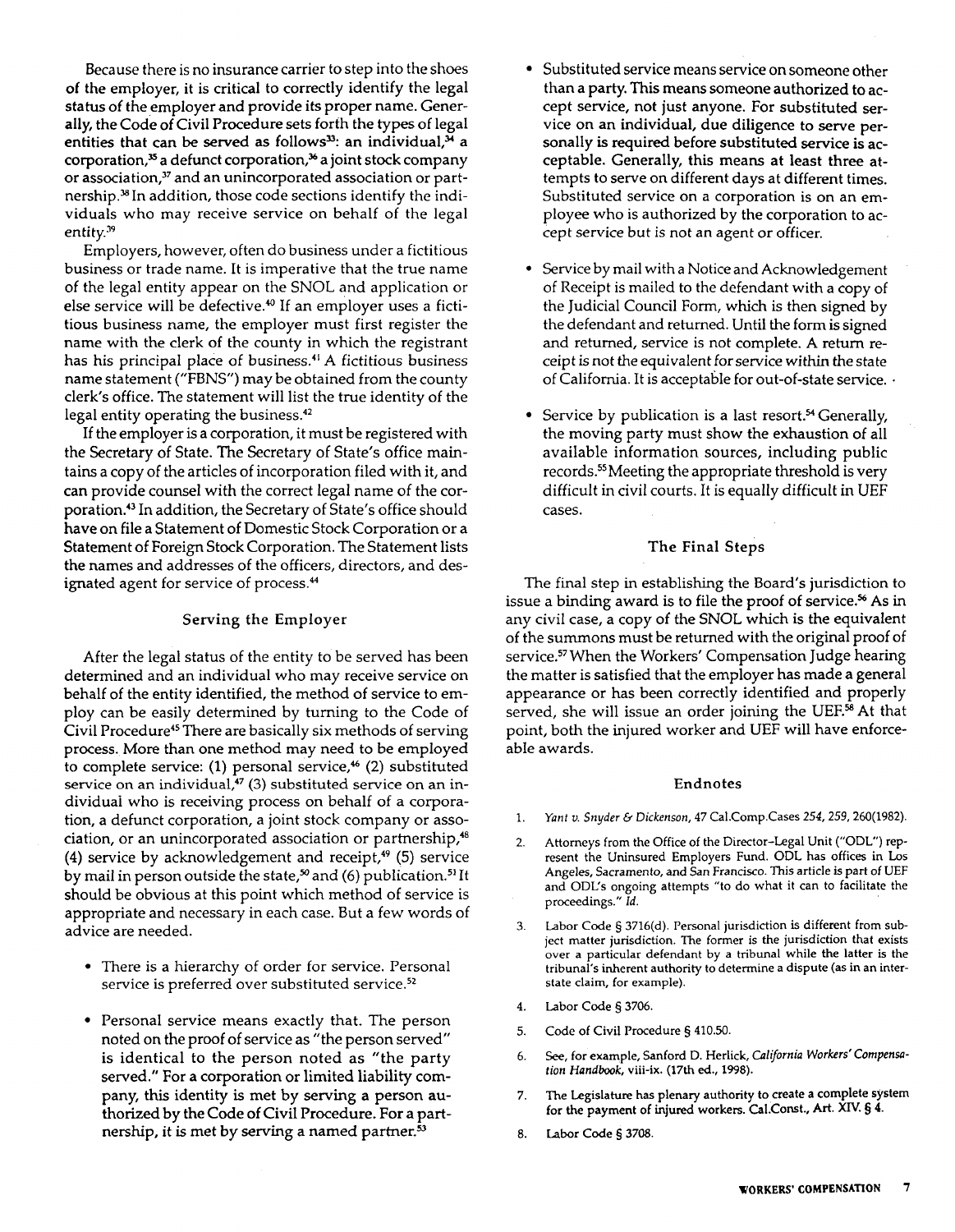- 9. Code § 3715. There are certain classes of employees who do not have the additional remedy of workers' compensation (see Labor Code 3715(a)) or who can proceed before the WCAB but not collect from'the UEF. See Labor Code § 3715(b).
- <span id="page-4-0"></span>10. See, *Yant, supra,* at 256.
- <span id="page-4-1"></span>11. *DuBois v. WCAB* (1993) 5 Cal.4th 382, 390, 20 Cal.Rptr.2d 523, 58 Cal.Comp.Cases 286.
- <span id="page-4-8"></span>12. 1990 Stats., ch. 770, § 5. See, for example, Sanford Herlick, *California Workers' Compensation Law* (5th ed.), § 3.20. See also, *infra,* n. 17.
- <span id="page-4-2"></span>13. *Id.*
- <span id="page-4-3"></span>14. Labor Code §§ 3717, 3720.
- <span id="page-4-4"></span>15. See, for example, *Katzin v. WCAB* (1992) 5 Cal.App.4th 703, 7 Cal.Rptr.2d 66,57 Cal.Comp.Cases 230 [employer not given notice of MSC, trial and intention to submit denied due process. Consequent Finding and Award invalid] and *Arias v. WCAB* (1983)146 Cal.App.3d 813. 194 Cal.Rptr. 640 (cases against all potential employers must be prosecuted at once).
- <span id="page-4-5"></span>16. In fiscal year 1997-1998, UEF collected approximately 27% *of* its expenditures.
- <span id="page-4-6"></span>17. See, for example, Labor Code §§ 59, 90.5.
- <span id="page-4-7"></span>18. Labor Code §§ 3710-3714 [enforced by the Labor Commissioner], 3722, 4554, 4555. It is rising each year.
- <span id="page-4-9"></span>19. *Yant,* 47 Cal.Comp.Cases at 259.
- <span id="page-4-10"></span>20. Labor Code § 3716(d).
- <span id="page-4-11"></span>21. Stats. 1990, ch. 770, § 5(e).
- <span id="page-4-12"></span>22. See Labor Code § 3717, 3720.
- <span id="page-4-13"></span>23. Labor Code § 3716(d) says in relevant part, "The special notice of lawsuit shall, in addition, contain a notice that a lien may be imposed upon the defendant's property without further hearing and before the issuance of an award."
- <span id="page-4-14"></span>24. See Code of Civil Procedure § 1014 and *Creed v. Shultz* (1983) 148 Cal.App.3d 733, 739, 196 Cal.Rptr. 252, 256.
- <span id="page-4-19"></span>25. *Creed, supra,* 148 Cal.App.3d at 739-740, 196 Cal.Rptr. at 256 and authorities cited. In the end, it is the Workers' Compensation Judge's decision if a general appearance has been made. If that decision is not made part of a Petition for Reconsideration, the issue is waived. Labor Code § 5904. Thereafter, the decision may have preclusive effect in any subsequent enforcement proceedings.
- <span id="page-4-20"></span>26. Labor Code § 3716(d).
- <span id="page-4-21"></span>27. *Id.* A copy of an SNOL is attached. The form was developed by OD-Legal but is not the official WCAB form. We believe the forms is complete and complies with the Code of Civil Procedure. Counsel are encouraged to use the attached form and may obtain a copy from ODL Los Angeles.
- <span id="page-4-22"></span>28. *Id.;* Labor Code § 3715(a). For window period claims, where the date of injury falls between January 1,1990 through December 31, 1993, the complaint may also be the claim form. See *Aubry v. WCAB* (Amores) 1977, 56 Cal.App.4th 1032, 65 Cal.Rptr.2d 856, 62 Cal.Comp.Cases 870.
- <span id="page-4-15"></span>29. Labor Code § 3716(d).
- <span id="page-4-16"></span>30. See Code of Civil Procedure § 412.20(a)(2).
- <span id="page-4-17"></span>31. As a practical matter (although not in the scope of this article), whatever proof from the Workers' Compensation Insurance Rating Bureau ("WCRIB") is presented to prove no insurance needs to contain the same name of the employer. Otherwise, there may be no proof of a lack of insurance.
- <span id="page-4-18"></span>32. The authors recommend naming all employers in the caption and naming the specific defendant served at the bottom of the SNOL in the space after "Notice to Person Served."
- <span id="page-4-23"></span>33. See Code of Civil Procedure §§ 416.10 *ct seq.*
- <span id="page-4-24"></span>34. CCP§ 416.90.
- <span id="page-4-25"></span>35. CCP§ 416.10.
- <span id="page-4-26"></span>36. CCP§ 416.20.
- <span id="page-4-27"></span>37. CCP§ 416.30.
- <span id="page-4-28"></span>38. CCP§ 416.40.
- <span id="page-4-29"></span>39. Service of process upon a limited liability company, which is a hybrid form of legal entity having characteristics of both a corporation and a partnership, is governed by Corporation Code § 17061.
- <span id="page-4-30"></span>40. Knowing the true name of the legal entity will also be of assistance in determining who to serve and what method of service to use. For example, the employer might use the name "Ron's Bicycle Shop" and that name may appear on the employee's payroll check and W-2. However, what is the legal identity of "Ron's Bicycle Shop"? Is the name a fictitious business name ("FBN") used by Ron Smith, an individual, or an FBN used by Ron Smith and Sally Smith, husband and wife, or an FBN used by Ron Smith and Ray Smith, individuals and co-partners, or finally, an FBN used by Smith, Inc., a California corporation?
- <span id="page-4-31"></span>41. Business and Professions Code § 17915.
- <span id="page-4-32"></span>42. For requirements regarding fictitious business names see Business and Professions Code §§ 17900 et seq.
- <span id="page-4-33"></span>43. See generally Corporations Code §§ 200 and 202. Limited liability companies must file "articles of organization" with the Secretary of State that contain the name of the company. Corporations Code §§ 17050 and 17052.
- <span id="page-4-34"></span>44. Corporations Code § 1502.
- <span id="page-4-35"></span>45. See CCP §§ 415.10 *et.seq.* One good reference on the various methods of service is *Handling Service of Process (Action Guide),* CEB, (1996).
- <span id="page-4-36"></span>46. CCP §415.10.
- <span id="page-4-37"></span>47. CCP § 415.20(b).
- <span id="page-4-38"></span>48. CCP § 415.20(a).
- <span id="page-4-39"></span>49. CCP § 415.30.
- <span id="page-4-40"></span>50. CCP §415.40.
- <span id="page-4-41"></span>51. CCP § 415.50. There is a common misunderstanding that a corporation may be served by publication; it may not. Code of Civil Procedure § 416.10(d) and Corporations Code §§ 1702 and 2111 provide for substituted service on the Secretary of State.
- <span id="page-4-42"></span>52. See *Yant, supra,* for a good discussion of the hierarchy.
- <span id="page-4-43"></span>53. If the injured worker has named the partners and the partnership, a partner served on behalf of the partnership must be served with two sets of papers, one for her as an individual and one for the partnership.
- <span id="page-4-44"></span>54. It cannot be used for a corporation. *Supra,* n. 52.
- <span id="page-4-45"></span>55. The authors recommend that anyone considering this motion (and the consequent expense), contact ODL to see if it can provide assistance.
- <span id="page-4-46"></span>56. Labor Code § 3716(d).
- <span id="page-4-47"></span>57. See Code of Civil Procedure § 417.30(a).
- <span id="page-4-48"></span>58. A copy of part of an informal checklist used by some attorneys for ODL in southern California is attached to this article. While it is not an official form, it encompasses the most common defects discussed here.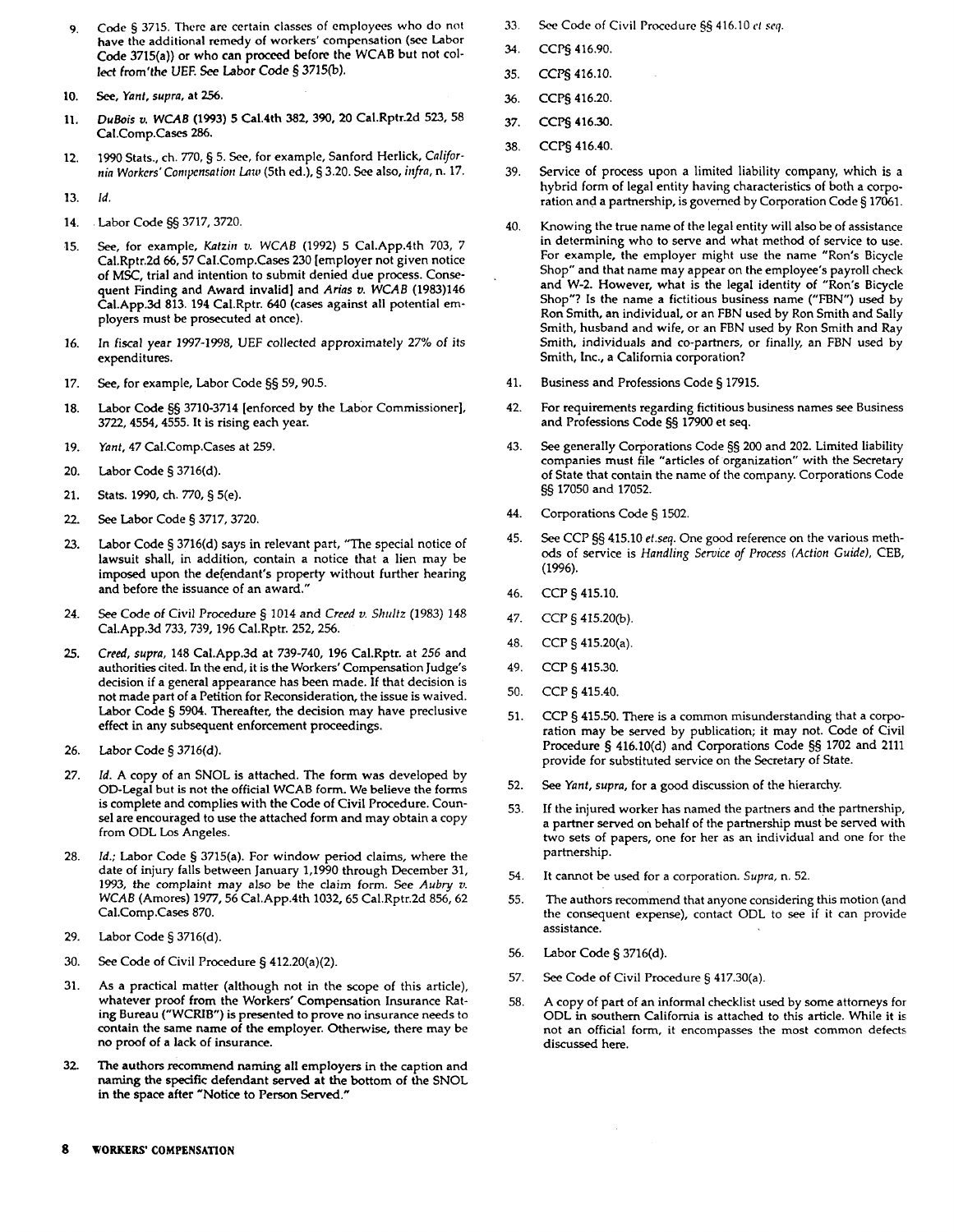## **UEF OBJECTION TO JOINDER**

(Los Angeles WCAB only)

Case: Case No: LAO Case No: LAO Case No: LAO Case No: LAO Case No: LAO Case No: LAO Case No: LAO Case No: LAO Case No: LAO Case No: LAO Case No: LAO Case No: LAO Case No: LAO Case No: LAO Case No: LAO Case No: LAO Case No:

## **IDENTIFICATION OF EMPLOYER DEFENDANT**

- Business name insufficient identification
- Misnaming or ambiguous naming defendant
- Not all defendants identified

## **FAILURE TO ESTABLISH NON INSURANCE**

- WCIRB report on wrong employer
- WCIRB report does not refer to date of injury
- WCIRB report inadequate for CT
- WCIRB report missing
- Insurance Exists  $\mathbb{R}^n$

## **DEFECT IN SERVICE DOCUMENTS**

- Address of service not match Special Notice or Application
- No proof that location of service was current address (business or residence) of defendant
- $\begin{array}{c} \mathcal{L}_{\mathcal{A}} \left( \mathcal{L}_{\mathcal{A}} \right) \left( \mathcal{L}_{\mathcal{A}} \right) \left( \mathcal{L}_{\mathcal{A}} \right) \left( \mathcal{L}_{\mathcal{A}} \right) \left( \mathcal{L}_{\mathcal{A}} \right) \left( \mathcal{L}_{\mathcal{A}} \right) \left( \mathcal{L}_{\mathcal{A}} \right) \left( \mathcal{L}_{\mathcal{A}} \right) \left( \mathcal{L}_{\mathcal{A}} \right) \left( \mathcal{L}_{\mathcal{A}} \right) \left( \mathcal{L}_{\mathcal{A}} \right) \left($ No proof that person served was authorized to accept service
- No proof that location of service is office of agent  $\overline{\phantom{a}}$
- Substitute service on defendant wrong type  $\overline{\phantom{a}}$
- No declaration of due diligence
- No follow-up service by Mail (Substitute Service)  $\mathbb{R}^n$
- Service by publication not in compliance with Judicial Council guidelines
- **Other**

## **DEFECTIVE RETURN OF SERVICE**

- Not all necessary documents served
- Return not on Judicial Council forms or equivalent
- "Notice To Person Served" inadequate or missing
- Failure to serve multiple defendants separately

## **OTHER**

Additional Comments:

## **PLEASE NOTE: UEF DOES NOT WAIVE ANY JURISDICTIONAL DEFECT BY ITS POSSIBLE FAILURE TO NOTE IT HERE.**

- cc: Applicant's Attorney
	- Employer/Employer'<sup>s</sup> Attorney served on 199 by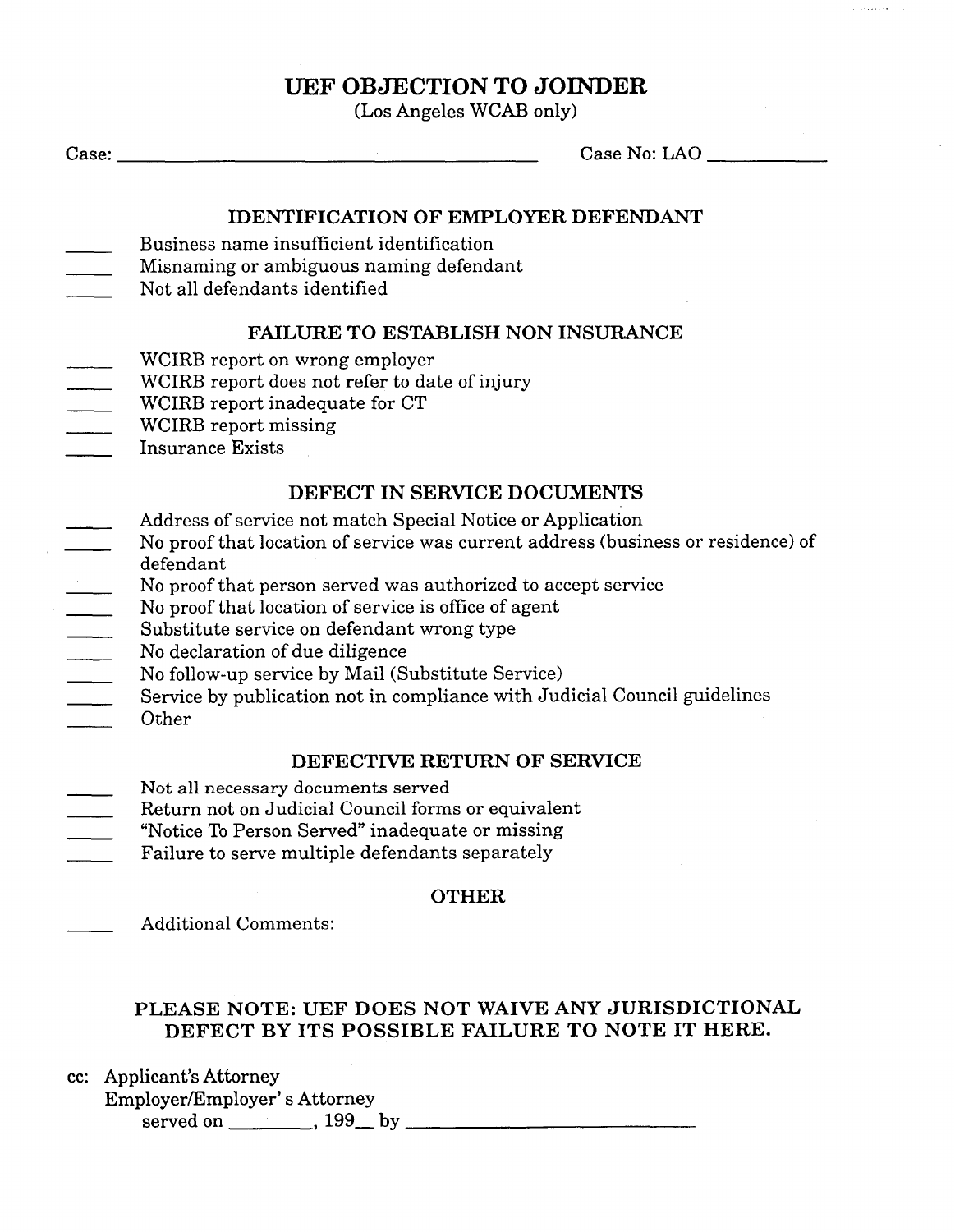#### **STATE OF CALIFORNIA DEPARTMENT OF INDUSTRIAL RELATIONS**

## WORKERS' COMPENSATION APPEALS BOARD

**SPECIAL NOTICE OF LAWSUIT** 

(Pursuant to Labor Code 3716 and Code of Civil Procedure Section 4120)

#### **WCAB NO.:**  To: **DEFENDANT, ILLEGALLY UNINSURED EMPLOYER:**

AVISO: A ud le estan demandando. Le corte puede expedir una decision que le afecte sin que se lc escuchc a menos que ud actuc pronto. Lea la siguiente informacion.

| -------   | __          |
|-----------|-------------|
| Applicant | Defendants. |
|           |             |

## **NOTICES**

1) A lawsuit, the Application for Adjudication ofClaim, has been filed with the Workers' Compensation Appeals Board against you as the named defendant by the above-named applicant(s).

You may seek the advice of an attorney in any matter connected with this lawsuit and such attorney should be consulted promptly so that your response may be filed and entered in a timely fashion.

If you do not know an attorney, you may call an attorney reference service or a legal aid office (see telephone directory).

2) An Answer to the Application must be filed and served within six days of the service of the Application pursuant to Appeals Board rules; therefore, your written response must be filed with the Appeals Board promptly; a letter or phone call will not protect your interests.

3) You will be served with a Notice(s) of Hearing and must appear at all hearings or conferences. After such hearing, even absent your appearance, a decision may be made and an award of compensation benefits may issue against you. The award could result in the garnishment of your wages, taking of your money or property or other relief.

Ifthe Appeals Board makes an award against you, your house or other dwelling or other property may be taken to satisfy that award in a non-judicial sale, with no exemptions from execution.

A lien may also be imposed upon your property without further hearing and before the issuance of an award.

4) You must notify the Appeals Board of the proper address for the service of official notices and papers and notify the Appeals Board of any changes in that address.

### **TAKE ACTION NOW TO PROTECT YOUR INTEREST! Issued by: WORKERS' COMPENSATION APPEALS BOARD**

**Name and Address of Appeals Board: WORKERS' COMPENSATION APPEALS BOARD** 

Name and Address of Applicant's Attorney:

FORM COMPLETED BY:

Name: Address: Telephone No.:

**NOTICE TO THE PERSON SERVED: You are served:** 

- 1. () as an individual defendant<br>2. () as the person sued under t
- 2. ( ) as the person sued under the fictitious name of (specify):  $3.$  ( ) on behalf of (specify):
- on behalf of (specify):

under. [ ] CCP 416.10 (corporation)

CCP 416.20 (defunct corporation)

CCP 416.40 (association or partnership)

California Corporation Code Section 2011

4. by personal delivery on (date):

CCP 416.60 (minor) CCP 416.70 (conservatee) Т. CCP 416.90 (individual)